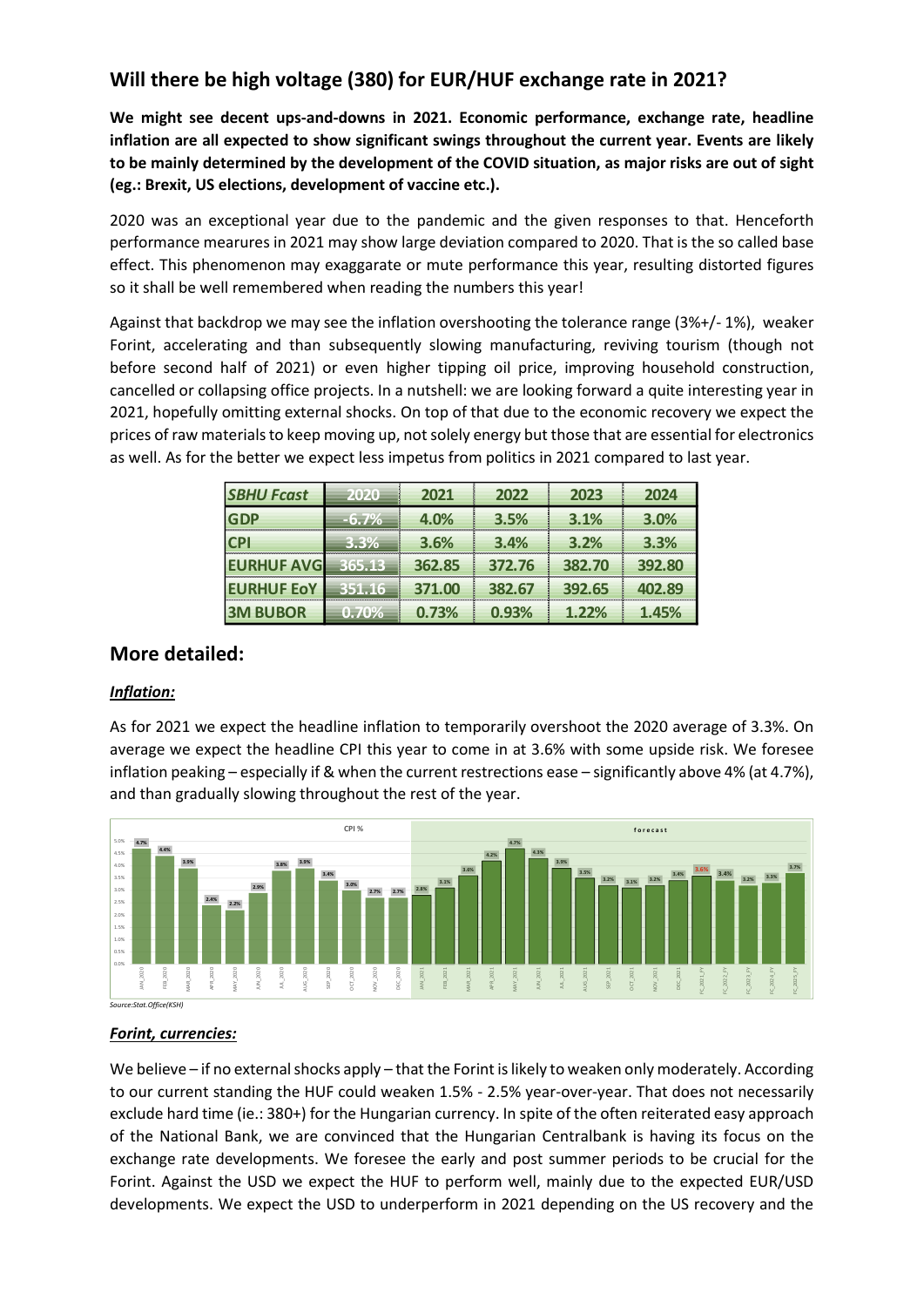perception of the potential American economic performance (eg.: debt-to-GDP @ ~130% vs. the same of Europe's ~100% level).

As Russian bank we focus on also the developments of the Russian Rubel. We believe that the future performance of the RUB is determined by two major factors:

- 1) The development of the Russian US relations;
- 2) Future changes in the price of the crude oil.

In the first case easing of sanctions could trigger significant strengthening of the Rubel, however this is not our base case currently.

The other factor is the "usual" oil price. Due to the global recovery, price of the black gold may stabilize over \$50, meaning app 10%-15% price increase on a yearly basis.

#### *Economic performance, equities:*

In 2021 we expect a solid recovery, influenced heavily by the extent and timing of lifting the restrictions, nothwithstanding also supported by the base effect as well. Having no detailed figures on economic performance yet, we have only conservative estimations. We believe that the Hungarian economy may have contracted 6.5%-7% in 2020. Going from there partially due to the base effect and partially based upon the genereral recovery, we excpect a better performance this year. However – according to our conservative approach we expect 4%-5% growth in 2021. Our relatively conservative approach is mainly based on the lagging vaccination and the reimposed restrictions due to the spreading new virus alterations.



We expect a mixed recovery picture for 2021. Tourism & travel is likely to get into gear only in the second half of the year. Catering is expected to revive only gradually, initially only supprted by domestic demand

Construction may end up the year quite well in general, but cetain segments may perform differentially. Public investment on infrastructure is expected to accelerate (esp. railyway and bridge constructions). Housing and logistics related construction is also likely to outperform. On the contrary we see mounting risks to commercial property projects, especially office buliding constructions may suffer set-backs or get even cancelled.

Manufacturing might have started to recover already in Q4'2020. However risk of supply chain disturbances could easily re-occure for manufacturing in 2021. Also household demand due to declining disposable income may impose uncertainities for the industry herein. Upon the above we see increasing risk to the downside for manufacturing later this year.

We suggest a very selective approach to equities. On a historical basis the current elevated valuations might have already priced in the long awaited recovery. Although some of these expectations may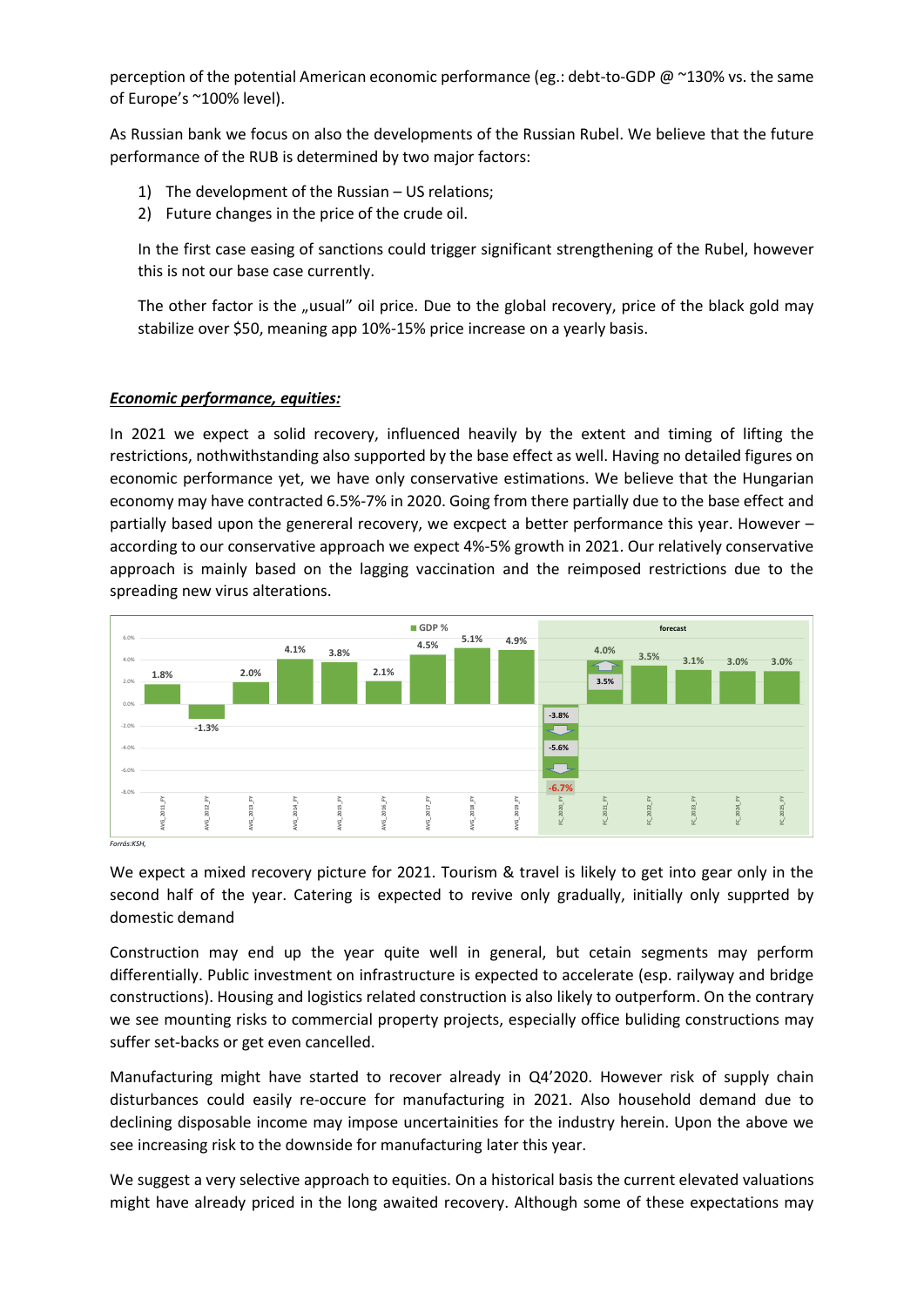seem well founded, some may turn out to be too optimistic, even in the near future. Hungarian bluechips have had an extremely good performance recently. As for banking stocks the post moratorium portfolio deterioration is imposing the largest risk. We have a neutral view on energy stocks in general. The pricing of telecom companies may have already passed their fundamentally justified valuation. Pharma stocks could perfrom quite well, especially still in the first half of 2021. We foresee increased probability of a stock market correction - if any- most likely not before the second half of this year.

### *Interest rates, yields:*

We expect rates to rise moderately throughout 2021. We think that short-end interest rates could move up more than those of the longer-end (5yr+). Henceforth we foresee a the Hungarian yield curve to flatten. That is mainly supported by the bond buying of the Hungarian central bank. However it is quite uncertain how far international flows will support it.





*Forrás:ÁKK, saját előrejelzés*

We think that meaningful international central banks are likely to keep their own QE in place, but further increase of the current volumes for easing is rather unlikely. We expect monetary policy to